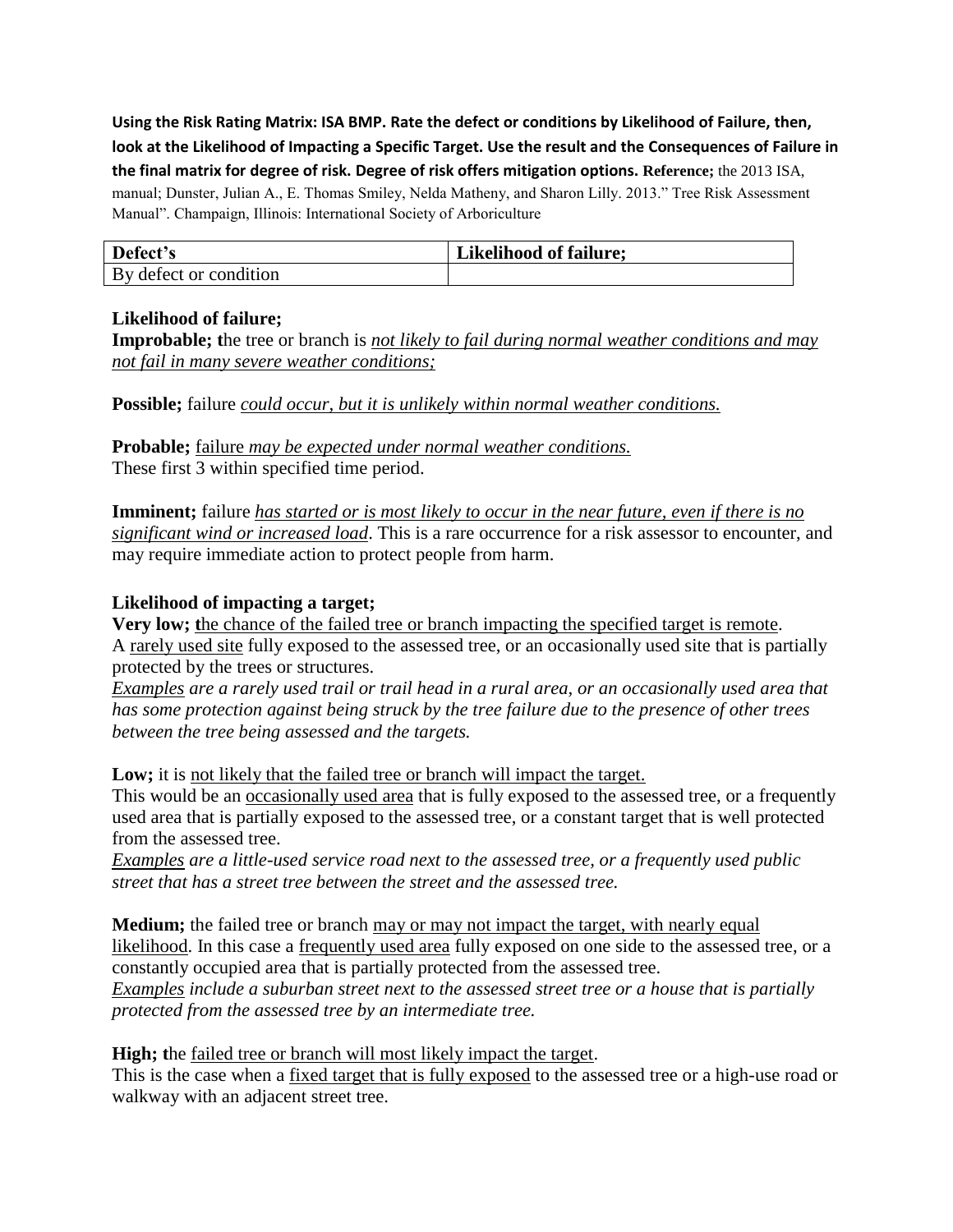## **Matrix for the likelihood of tree failure impacting specific target;**

| Likelihood of   | <b>Likelihood of Impacting Target</b> |                 |                 |                 |  |
|-----------------|---------------------------------------|-----------------|-----------------|-----------------|--|
| <b>Failure</b>  | <b>Very Low</b>                       | Low             | <b>Medium</b>   | <b>High</b>     |  |
| <i>Imminent</i> | Unlikely                              | Somewhat likely | Likely          | Very likely     |  |
| Probable        | Unlikely                              | Unlikely        | Somewhat likely | Likely          |  |
| Possible        | Unlikely                              | Unlikely        | Unlikely        | Somewhat likely |  |
| Improbable      | Unlikely                              | Unlikely        | Unlikely        | Unlikely        |  |

## **Consequences of Failure!**

**Negligible;** negligible consequences are those that involve low-value property damage or disruption that can be replaced or repaired, and do not involve personal injury. Examples of negligible consequences include:

- a small branch striking a fence
- a medium-size branch striking shrub bed
- a large part striking a structure and causing monetary damage.
- disruption of power to landscape lighting

**Minor;** minor consequences are those that involve low-to-moderate value property damage, small, disruptions of traffic or a communication utility, or very minor injury. Examples of minor consequences include:

• a small branch striking a house roof from a high height.

- a medium-size branch striking a deck from a moderate height.
- a large part striking a structure and causing moderate monetary damage.
- short term disruption of power at a service drop to house
- temporary disruption of traffic on a neighborhood street

**Significant;** significant consequences are those that involve moderate-to-high value property damage, considerable disruption, or personal injury.

Examples of significant consequences include:

- a medium-size part striking an unoccupied vehicle from a moderate or high height
- a large part striking a structure and resulting in high monetary damage
- disruption of primary or secondary voltage power lines, including individual services and street-lighting circuits
- disruption of traffic on a secondary street

Severe; severe consequences are those that could involve serious personal injury or death, high-value property damage, or disruption of important activities.

Examples; a person that results in hospitalization, a medium-size part striking an occupied vehicle, a large part striking an occupied house, serious disruption of high-voltage distribution and transmission power line, disruption of arterial traffic or motorways.